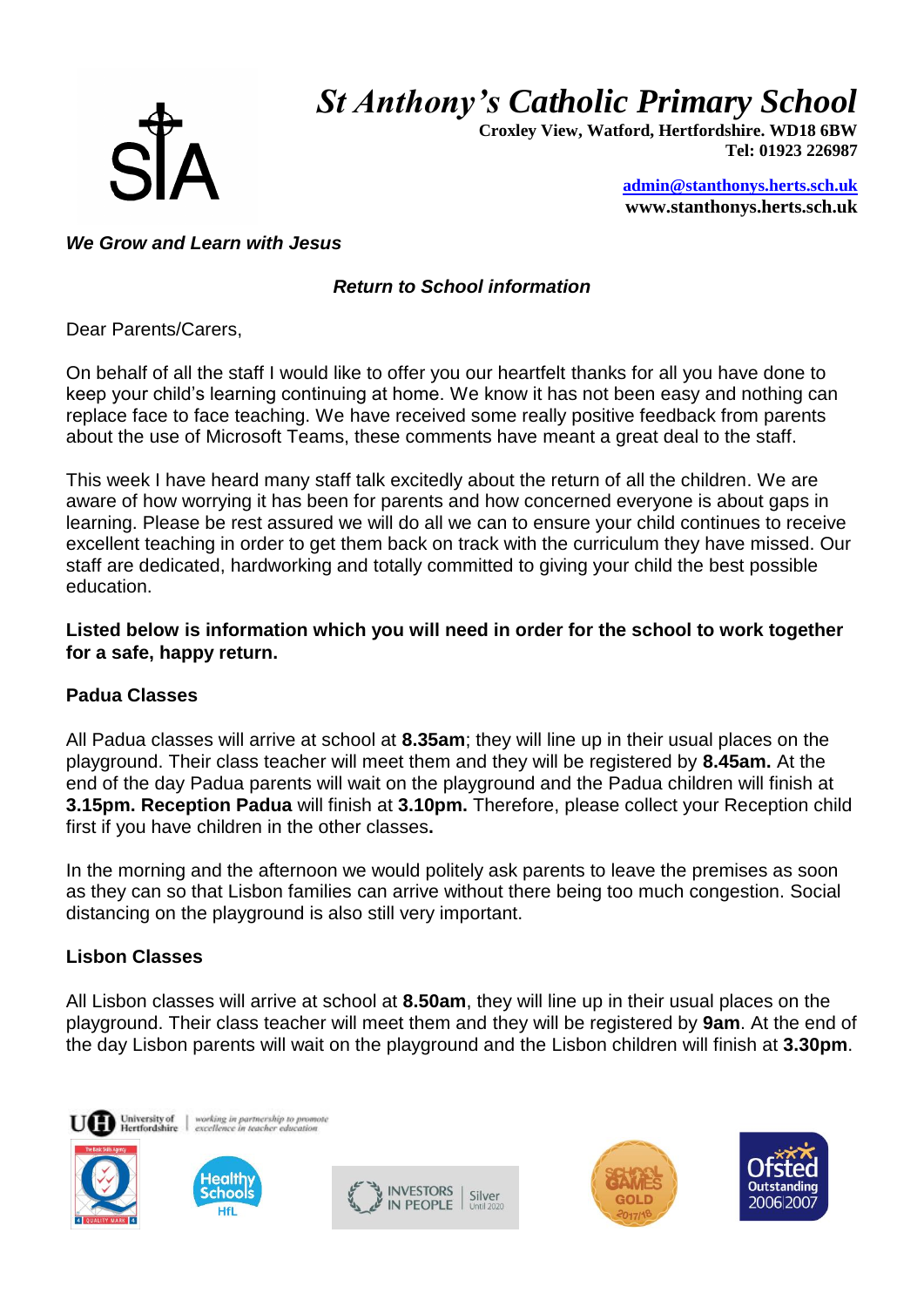**Reception Lisbon** will finish at **3.25pm.** Therefore, please collect your Reception child first if you have children in the other classes.

In the morning and the afternoon we would politely ask parents not to arrive too early as this will cause congestion with the Padua families. Social distancing on the playground is also still very important.

## **Nursery Class**

Children in our Nursery class will continue to arrive just before **9am** and they will finish at **12pm.** Please do not arrive too early as we would like to try and prevent too many parents near the Early Years building.

## **Equipment**

Children need to continue to bring in the same equipment they had before Christmas e.g. water bottles, school bag and PE kits etc.

Reading books will continue to be quarantined when the children return them to school.

### **Face Coverings**

Due to the high rates of this newly transmitted strain we would politely ask **all** adults to wear face coverings as soon as they enter our school grounds. Staff will also be wearing a face covering when they are in the school grounds/open doorways at the beginning and end of the day. We hope this precaution will enable all of us to feel safe.

### **Lateral Flow tests**

Staff are now taking voluntary lateral flow tests twice a week. Staff feel strongly that they want to create a safe working environment. Approximately 1 in 3 individuals are asymptomatic when they contract COVID-19. Therefore, regular tests amongst staff will help to identify those who may be positive yet are asymptomatic.

### **Routines**

All our normal hygiene routines will still be in place. There will be regular handwashing, cleaning of surfaces, good ventilation and social distancing will be maintained between bubbles. Indoors the children will remain in the same class bubbles throughout the week. At playtimes this may need to be extended to a year group bubble for Reception and also our KS1 classes. We are still unable to have parents enter the school building. Please continue to phone or email the school office if you have a query.

### **Lunches**

Children will continue to eat their lunch with their class bubble. Free school lunches will be provided for Reception, Year 1, 2 and children in Key Stage Two who are in receipt of free school meals. Children in Key Stage Two who normally pay for a lunch will continue to do so. We are now extending the choice to include a hot option for all those classes.





working in partnership to prom<br>excellence in teacher education